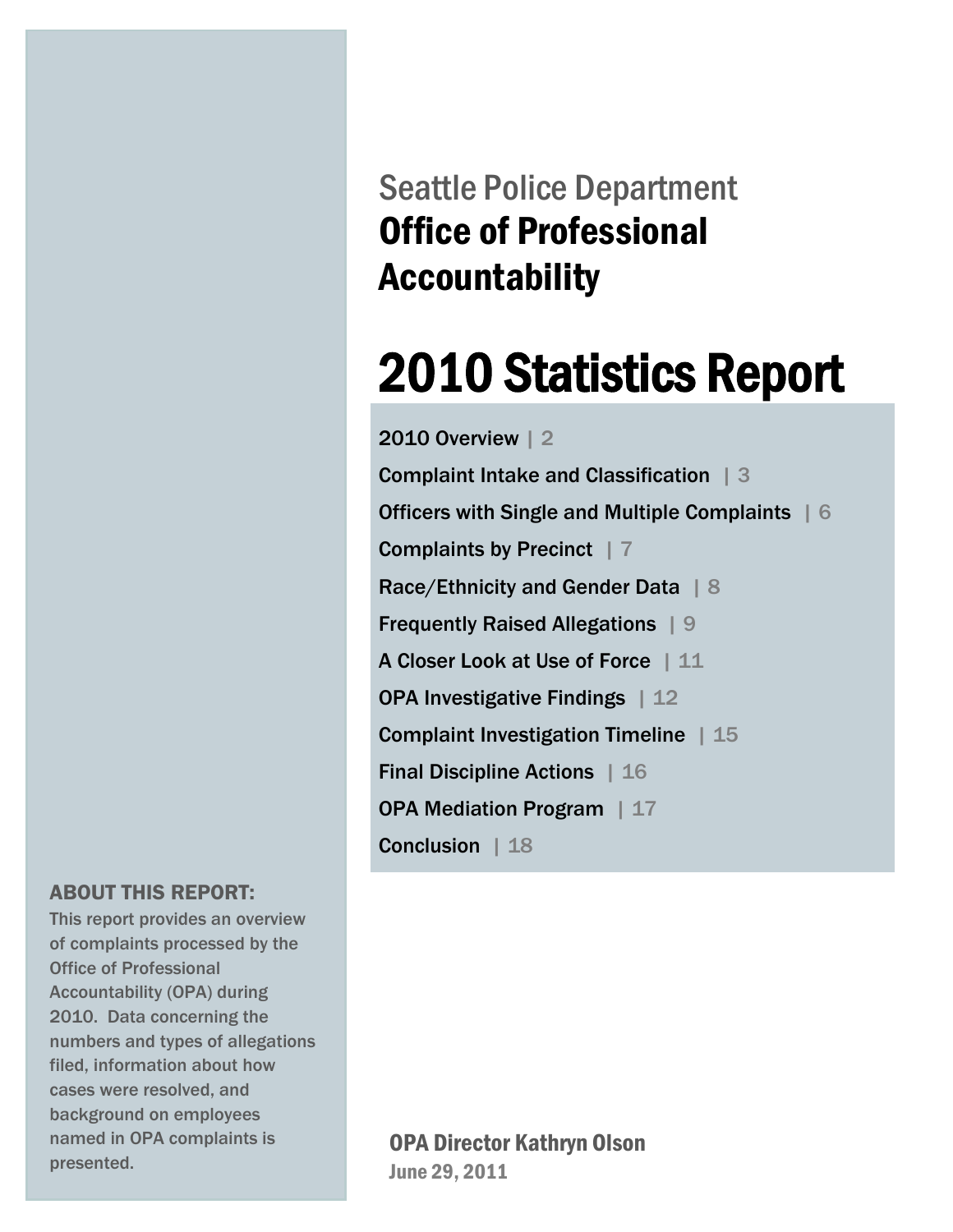# 2010 Overview

Seattle Police Department officers work diligently and professionally to ensure that Seattle continues to be a safe and vibrant community. Most SPD officers are never involved in a misconduct complaint. Nonetheless, in order to ensure that the Department sustains a culture that refuses to tolerate even isolated instances of misconduct, the Office of Professional Accountability is committed to thoroughly and objectively investigating complaints against SPD members. This report provides information on complaints filed and completed in 2010.

- **There was a 20% increase in complaint investigations as compared to 2009**
- **The most common OPA complaint involves officer attitude or courtesy – SPD's new "Justice Based Policing" training program is aimed to address this issue**
- **While the overall use of force by SPD had decreased to 1/5 the national rate by 2009, officers reported using force slightly more often in 2010 and complaints about use of force increased by 30% over 2009**
- **Though the percentage of cases resulting in discipline dipped from 12% to 9%, when combined with training and counseling referrals, the overall percentage of complaints resulting in action with the employee remains about the same – 23%**
- **The average time it took to complete an OPA investigation increased from 159 to 177 days – the increase did not impact discipline decisions, but changes have been instituted to address timeline issues**
- **The number of OPA complaints resolved through mediation more than doubled – however, because citizens frequently declined mediation, OPA will work with OPARB and the OPA Auditor to educate the community about mediation**

#### A Note on Report Format

Responding to feedback about previous statistical reports, OPA is taking a new approach with this document. The 2010 report uses a "dashboard" style for summarizing data combined with shorter narratives highlighting relevant information and OPA initiatives underway. In each section of the report, key indicators are presented at the top of the page in "dashboard" format, with comparative information for prior years. Where appropriate, trends are noted with arrows.

It is hoped that this more concise format will make the statistical presentation easier to understand and be more responsive to the community's interest in the work of OPA.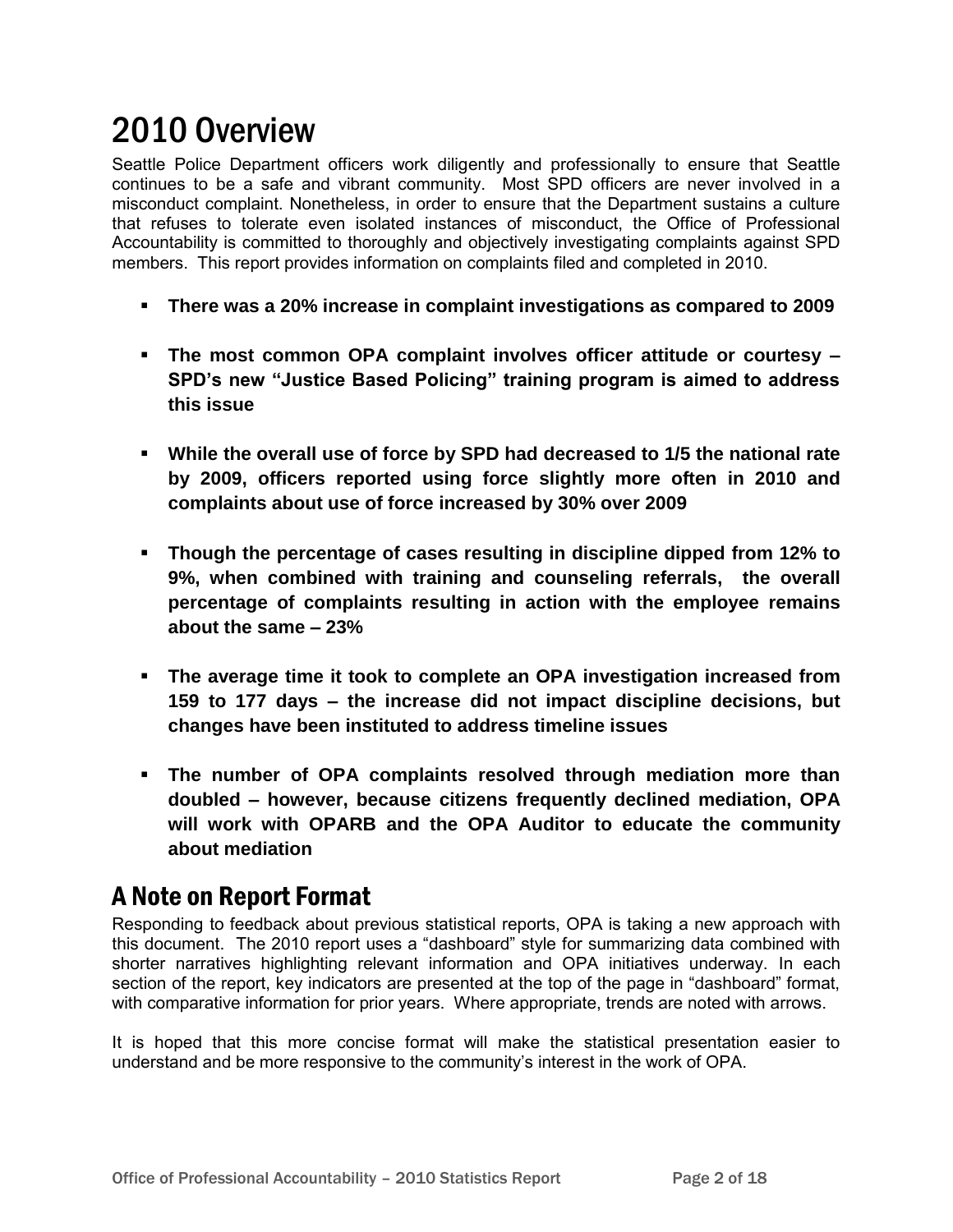# 2010 Complaint Intake and Classification

| Intake and Classification by Year              | 2008 | 2009 | 2010                    |
|------------------------------------------------|------|------|-------------------------|
| Supervisory Action (PIR or SR) 1               | 350  | 326  | 344                     |
| Full Investigation (LI or OPA-IS) <sup>2</sup> | 175  | 176  | 214<br>$\blacktriangle$ |
| Mediation <sup>3</sup>                         | 21   | 14   | 27                      |
| <b>Total</b>                                   | 546  | 516  | 585                     |

### The Complaint Intake Process

When a complaint is made to the Office of Professional Accountability, an OPA-Investigation Section (OPA-IS) Intake Sergeant gathers as much information as is readily available about the complaint and related police incident to best understand the concerns and issues being raised. An OPA-IS Lieutenant reviews this information and determines whether the matter has already been addressed at the intake stage or recommends that it be referred to the named employee's supervisor for handling or for a full investigation. The Lieutenant considers the nature of the allegation made and whether the SPD employee involved has had other similar complaints. A single complaint can involve more than one officer and multiple allegations.



 $\overline{a}$ 

The OPA Director and OPA Auditor review the Lieutenant's recommendation before a final decision on complaint classification is made. It is also at this stage that OPA identifies complaints appropriate to refer for mediation.

In addition to complaint intake, OPA handles requests for information and referral. These contacts, entered into a master "Contact Log," have steadily increased to over 1100 in 2010.

<sup>1</sup> "PIR" stands for Preliminary Investigation Report and an "SR" is a Supervisory Referral. In both of these classifications, the complaint is referred to the named employee's supervisor. Generally, PIRs are for information only, while SRs require that the supervisory informally resolve the complaint and report back to OPA after contact with both the citizen and the named employee. <sup>2</sup> An "LI" is a Line Investigation handled by the named employee's Line of Command, usually at the rank of Lieutenant or above. The OPA Investigation Section conducts "OPA-IS" investigations. In both LI and OPA-IS investigations, there are specific requirements about notice, interview procedures and the right to appear before the Chief if certain types of discipline result. 3 See this report at page 17 for more information about cases handled through the OPA Mediation Program.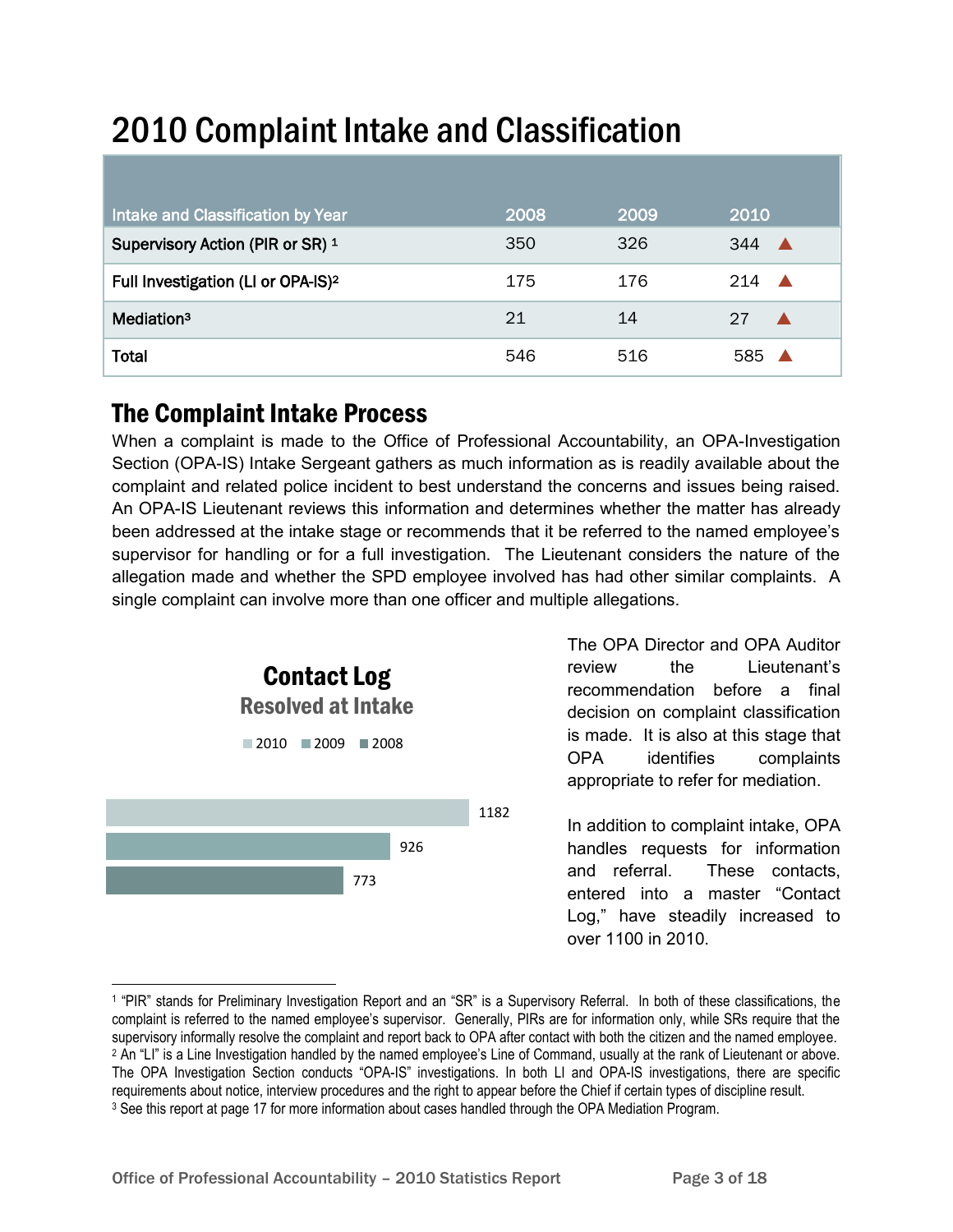### Examples of Complaint Classifications:

- **Example of a case classified as a Contact Log:** A citizen calls to complain about a parking ticket and is upset about having to pay the fine involved. There is no specific complaint about the Parking Enforcement Officer who gave him the ticket. The OPA-IS Intake Sergeant would talk with the caller to be sure no misconduct was alleged, and then likely would conclude the matter is resolved. Information about the call is recorded in the OPA-IS Contact Log. The OPA-IS Lieutenant, OPA Director and OPA Auditor all regularly review the Contact Log entries to be sure that no allegations of misconduct requiring further action are overlooked.
- **Example of a case classified for Supervisor Action:** The complainant observes an SPD patrol car double-parked outside of a coffee shop and complains that officers should follow the same rules as citizens and not be allowed to double-park. During intake, OPA-IS would attempt to identify the officers involved and determine their purpose for being at the location. Though officers generally are expected to follow parking regulations, it's possible that they were responding to a call for assistance or engaged in other police activity not immediately obvious to an observer. In that case, the complainant would be informed that his complaint would be sent to the officers' supervisor for information ("PIR"), but that no further investigation would take place. If no law enforcement purpose was identified, however, and the officers did not have a history of similar complaints, the supervisor would be asked to counsel the officers about the situation and to report back to the complainant and OPA ("SR").
- **Example of a case classified for Investigation:** A citizen is stopped for a traffic infraction and later claims that officers physically forced him out of his car and caused injury, though he had indicated willingness to comply when first asked to step out. Such an allegation of unnecessary use of force likely would be investigated by OPA. Under normal circumstances, SPD policy would require that the traffic stop be recorded by the In-Car Video (ICV) system. If there was no recording, a failure to use ICV allegation also would be included. If there is videotape, the tape plays an important role in quickly assessing what happened, the roles of the citizen and officers, and the extent of investigation necessary. Most complaints raising allegations of unnecessary use of force, illegal searches, officer dishonesty or other issues of integrity will be classified for full investigation.
- **Example of a case referred for Mediation**. A Vietnamese man complains after an officer stops him and asks for ID as the man approaches his car parked on the street outside his home. The citizen believes he was stopped because of his ethnicity. During the intake process, OPA learns the officers were searching for a burglary suspect described as Asian and driving a car similar to that of the citizen they stopped. Because the officers had not adequately explained the reason for the stop, which created confusion for the citizen, OPA might recommend the officer meet with the complainant in mediation to share perspectives about the incident.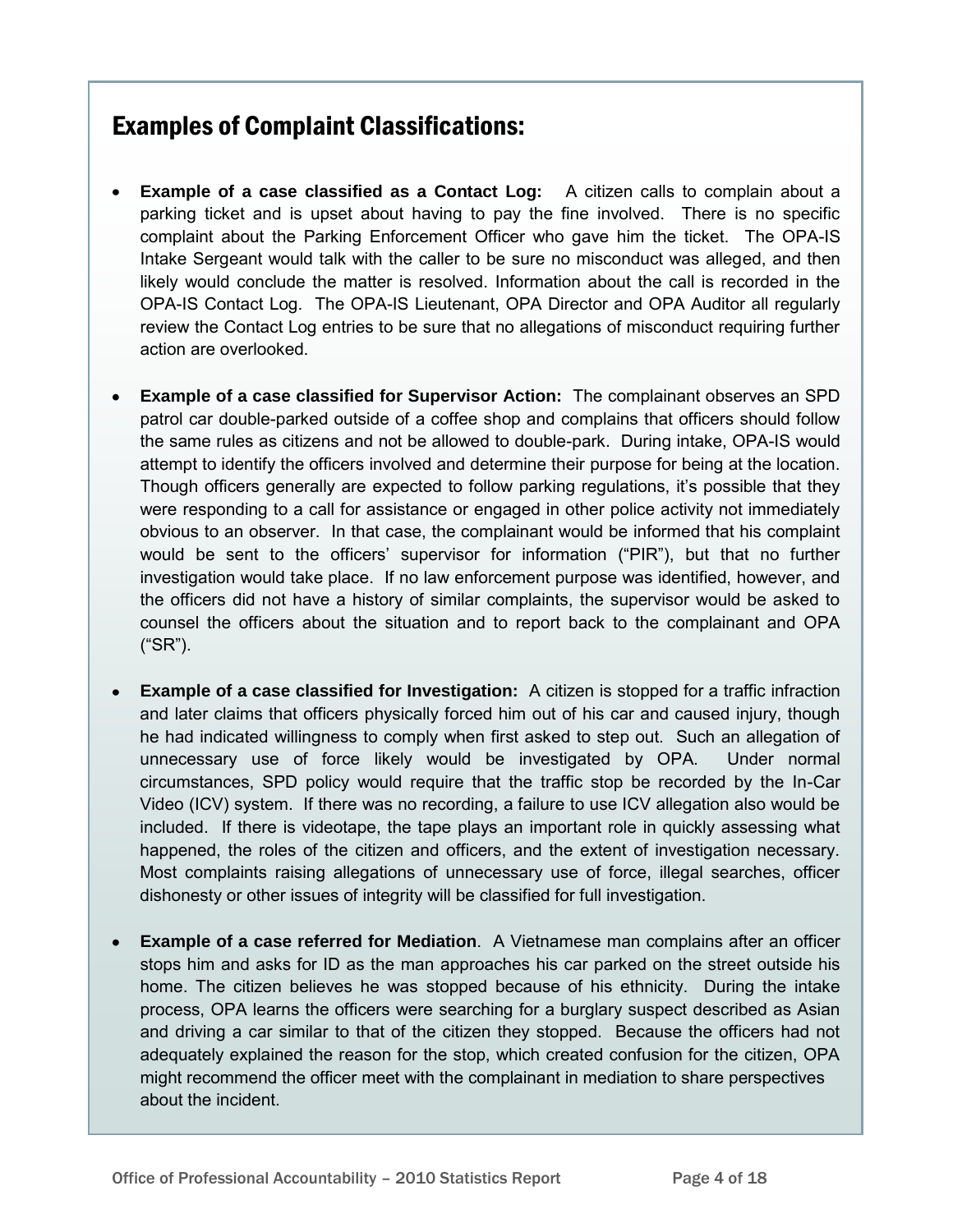# 2010 Complaint Intake Summary

The number of overall contacts with OPA has steadily increased over the years, though the increase in the past has largely been attributed to requests for information or referrals resolved at intake (classified as a "Contact Log"). In 2010, while the number of cases resolved at intake continued to increase, OPA also observed a 20% increase in cases classified for full investigation, either by the named officer's Line of Command (a "Line Investigation" or "LI") or by the OPA Investigations Section ("OPA-IS"). The number of cases referred to the named employee's supervisor for information or resolution also increased in 2010, to a level closer to what was seen in 2008.

There is no clear explanation for the significant increase in the number of cases classified for full investigation. Seattle experienced a number of high profile police incidents in 2010 and the resulting focus on police activity could mean more citizens stepped forward to file complaints.<sup>4</sup> There was also an increase in reported uses of force by SPD in 2010, along with an increase in complaints related to force, as discussed further on page 10. However, despite the increase in complaints, the number of cases where an officer was found to have engaged in misconduct and disciplined decreased in 2010.<sup>5</sup>

#### Looking Ahead – A More Accessible Complaint Process

Some people hesitate to report police misconduct for cultural reasons, for fear of retaliation, or due to their immigration status. Others state they are uncomfortable with OPA's customary investigation approach. OPA wants to understand how it can make its complaint system more accessible to the wide range of diverse communities found in Seattle. The Director will coordinate with the OPA Auditor and OPA Review Board to get community input about how OPA can more effectively serve all Seattle residents.

Another important initiative for the coming year is a move toward more supervisory involvement in handling citizen complaints. While the most serious allegations (for example, complaints of unnecessary use of force or officer dishonesty) should continue to be handled by OPA-IS, many other matters can be resolved at the outset by supervisors. For example, allegations that the officer was discourteous or exercised poor discretion in a particular law enforcement decision often can be handled by a supervisor. Involving supervisors more with complaint resolution is consistent with SPD's renewed effort to assist sergeants in their role of overseeing officer performance. The OPA Director will be exploring ways to refer suitable OPA complaints to firstline supervisors while ensuring there is a system to monitor appropriate resolution of all cases. As many complaints now are resolved in the field and never reach OPA's attention, the Director also is working to establish a centralized reporting system to ensure all complaints are recorded.

<sup>4</sup> Looking at the first 4 months of 2011, the number of cases classified for full investigation is running close to the same level observed in 2010 – not an upward trend but still at rates higher than were typical prior to 2010.

 $5$  See the discussion on OPA investigative findings on page 12.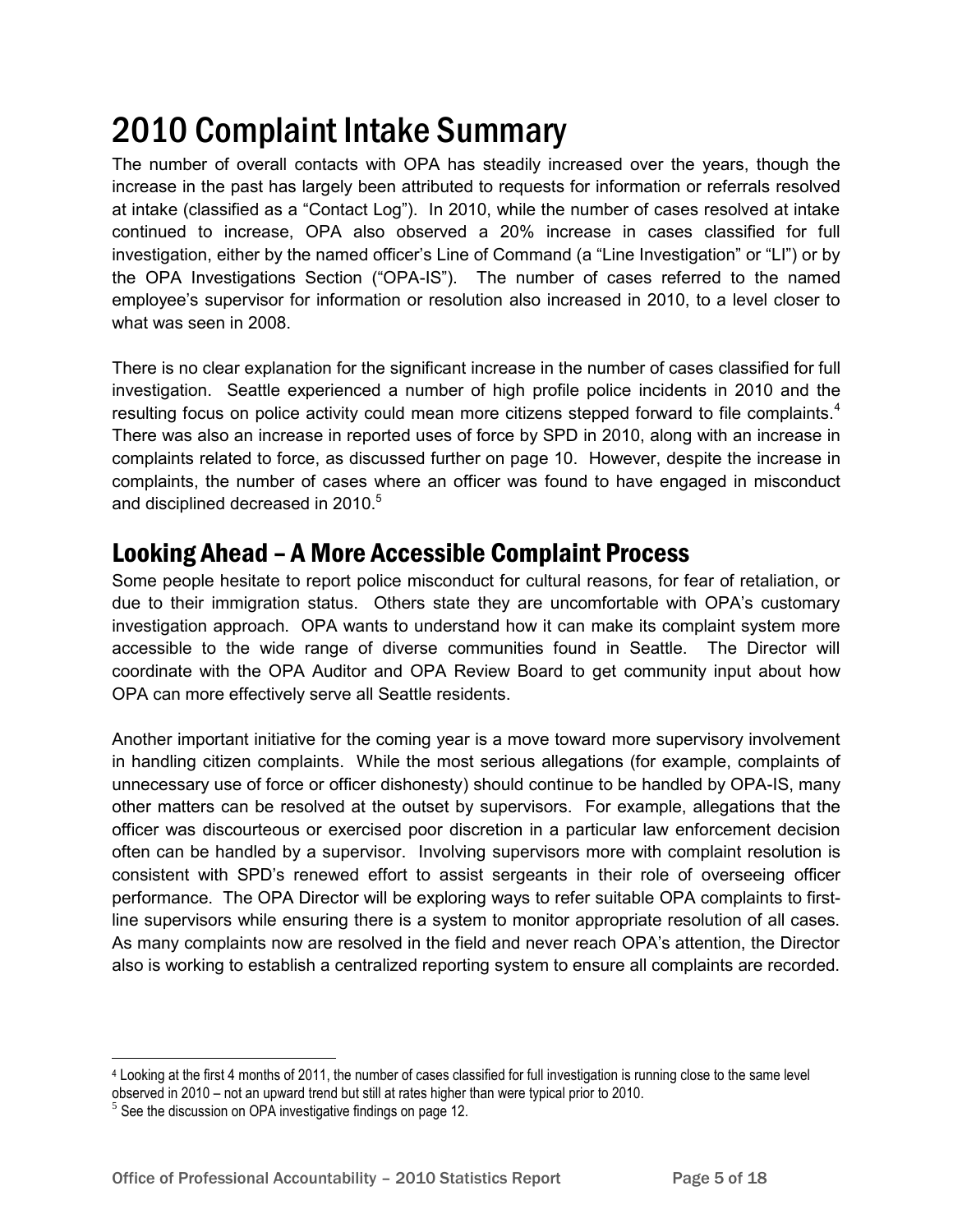# Officers with Single and Multiple Complaints

| <b>Amount of Complaints by Year</b> | 2008   | 2009   | 2010    |
|-------------------------------------|--------|--------|---------|
| Officers with NO complaints         | 79.6%  | 85.2%  | 82.5%   |
| Officers with 1 complaint           | 18%    | 12.5%  | 14%     |
| Officers with 2 complaints          | 1.3%   | 1.9%   | $2.7\%$ |
| Officers with 3 or more complaints  | $~1\%$ | $<1\%$ | $<1\%$  |

Using a strength average of 1,340 officers (including all ranks)

Most OPA complaints are filed against patrol officers. Since patrol officers are first responders and they make up nearly 89% of the SPD force, their higher numbers mean that, as a group, they are more frequently engaged in citizen contact that could result in a complaint. In 2010, nearly 65% of allegations filed with the OPA named a patrol officer as the offending employee, while the remaining 35% of complaints were lodged against other ranks or civilian employees.

After a drop in 2009, the number of officers receiving one misconduct complaint increased in 2010, though still not at a level as high as seen in 2008. The percentage of officers with two OPA complaints in a given year has slowly increased, doubling from 17 officers in 2008 to 36 officers in 2010. Less than 1% of the force received three or more OPA complaints, a number that has been consistent over time.

Preliminary data analysis indicates that officers with 3 to 5 years of service receive a higher percentage of complaints than other SPD officers. This is not a statistic that OPA traditionally has monitored but one that will be tracked closely in the future and analyzed in relation to factors such as use of force and arrest rates.

#### Looking Ahead – Early Intervention System

The Early Intervention System (EIS) and performance evaluation process are undergoing changes to more readily identify employees who may be experiencing stress or other difficulties. A variety of factors serve as indicators that a particular officer might benefit from a work performance review. One indicator considered is the number of OPA complaints received by an officer – if three or more complaints are filed against the officer within a 12 month period, the EIS system will be flagged and a process of review will begin with the employee. The system is based on complaints filed and works independently of whether the matter is Sustained or not.

Also, as complaints are reviewed in OPA during the intake stage, if an employee has multiple complaints raising the same sort of allegations, it is more likely a new complaint will be classified for full investigation. Where a complaint is Sustained following the investigation, the employee's complaint history also will be considered in fashioning appropriate discipline.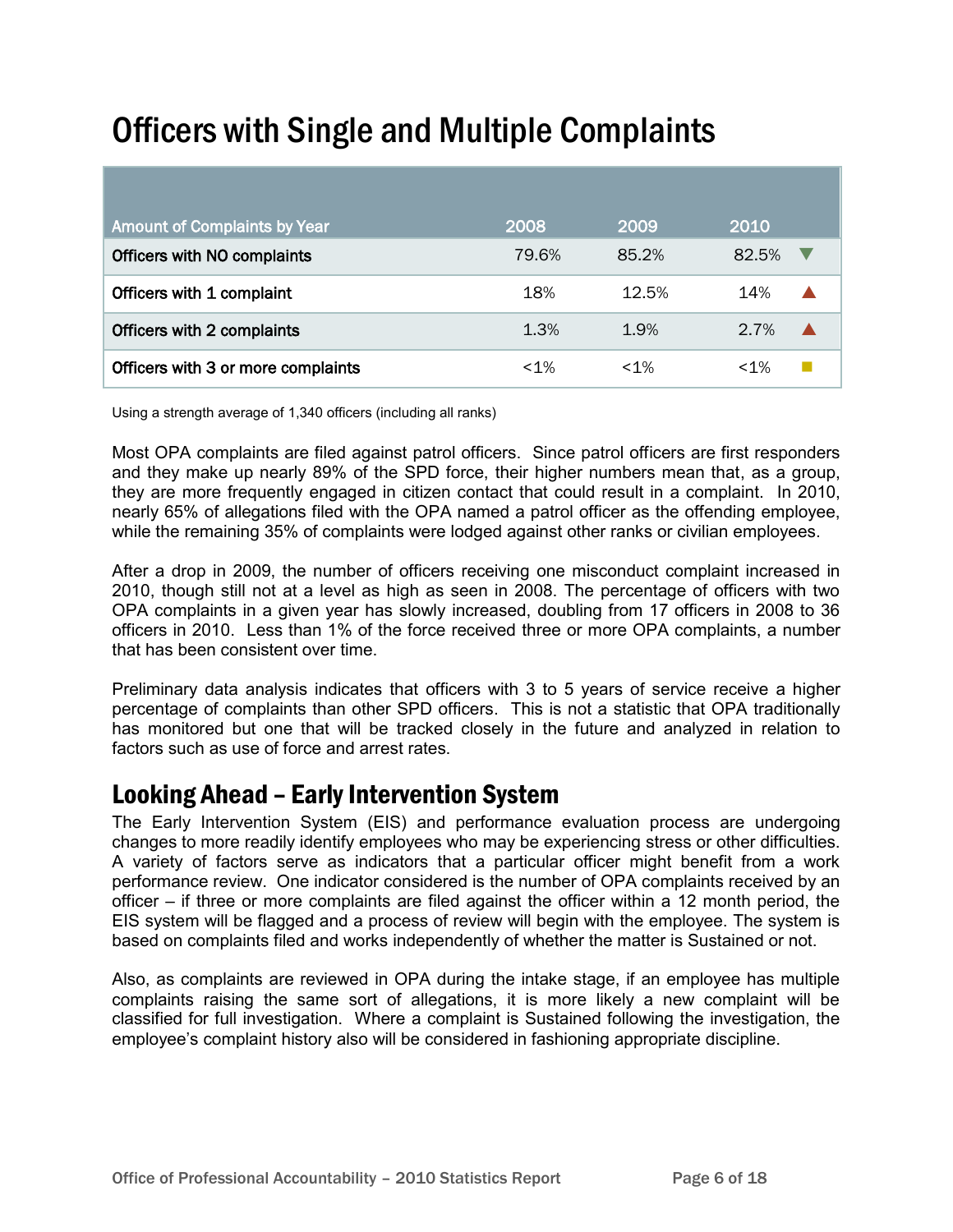### Complaints by Precinct

|                              |                       | 2009                  |       |                       | 2010                  |                                |
|------------------------------|-----------------------|-----------------------|-------|-----------------------|-----------------------|--------------------------------|
|                              | Supervisory<br>Action | Full<br>Investigation | Total | Supervisory<br>Action | Full<br>Investigation | Total                          |
| <b>East Precinct</b>         | 9                     | 18                    | 27    | 20                    | 21                    | 41                             |
| <b>North Precinct</b>        | 20                    | 28                    | 48    | 26                    | 40                    | 66<br>$\blacktriangle$         |
| <b>South Precinct</b>        | 11                    | 26                    | 37    | 16                    | 30                    | 46                             |
| Southwest<br><b>Precinct</b> | 12                    | 11                    | 23    | 9                     | 19                    | 28<br>A                        |
| <b>West Precinct</b>         | 35                    | 65                    | 100   | 37                    | 73                    | $110\blacktriangle$            |
| Other                        | 3                     | 17                    | 20    | 4                     | 15                    | 19<br>$\overline{\phantom{a}}$ |
| <b>TOTALS</b>                | 90                    | 165                   | 255   | 112                   | 198                   | 310/                           |

As in prior years, the West Precinct has more complaints than other precincts in 2010, which is likely explained by the fact the precinct covers downtown Seattle and other areas with the highest influx of people each day, generating more police activity. However, both the East and North Precincts had a larger percentage increase in complaints in 2010 as compared to the other precincts. The North Precinct has the highest number of assigned patrol officers, with the second highest assigned to the West Precinct.

SPD commanders receive feedback from OPA about complaints received concerning their precincts during the intake and investigation process, through summary reports, and in presentations at full command staff and other meetings.

### Looking Ahead – More Precinct Focused Feedback

While OPA meets with SPD command staff to provide information about misconduct complaint trends and provides specific information concerning named employees and allegations raised in complaints by precinct, an effort is underway to learn what other OPA information would be of use to precinct commanders. The OPA computerized tracking system allows for a great variety of reports to be run on complaint data maintained in the system. The OPA Director is reaching out to Precinct Captains and others to learn how the data can be tailored to serve individual management needs.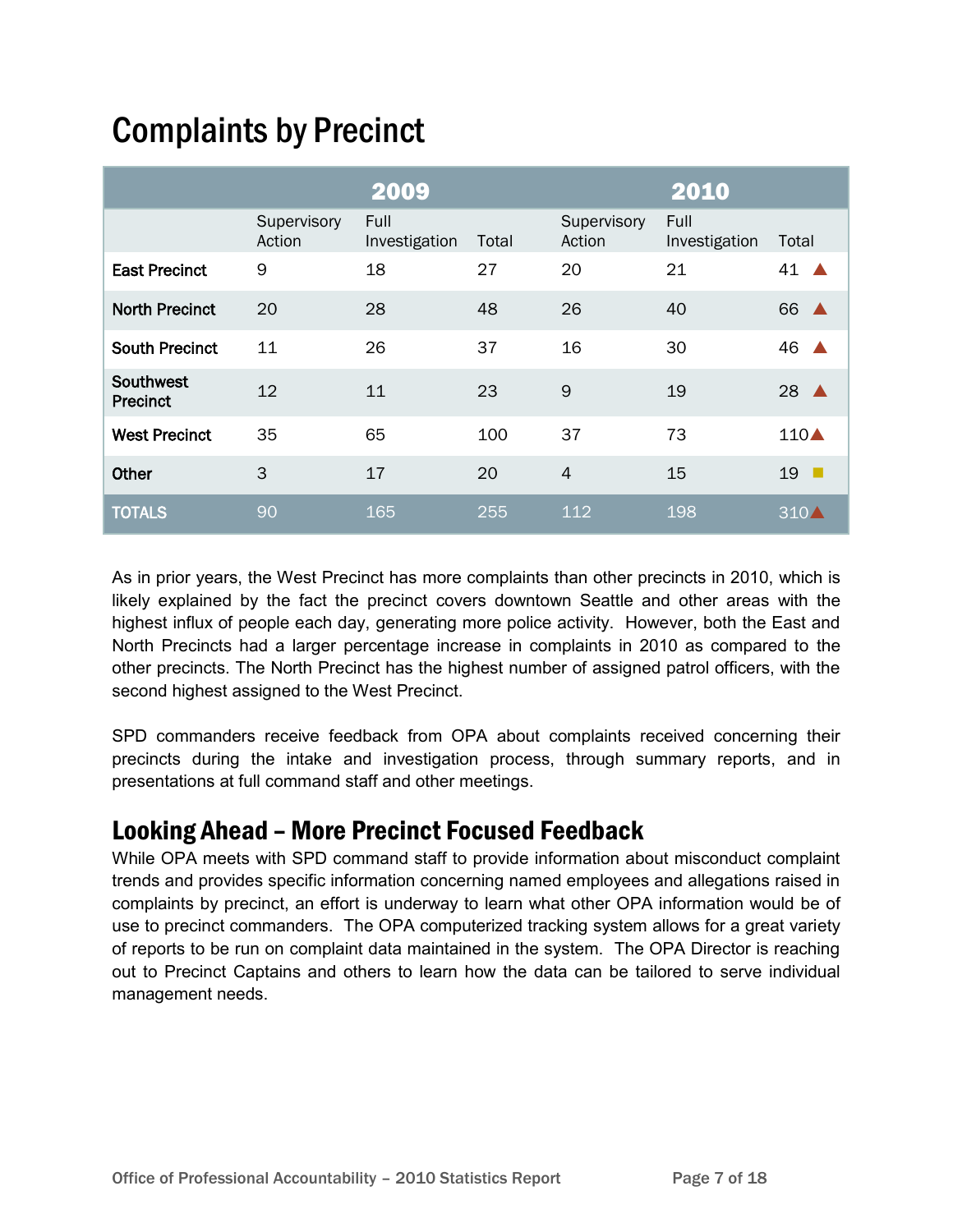### Race/Ethnicity Data

|                                    | <b>Complainant Data</b>             |                                 | <b>Officer Data</b>                          |                                             |                           |
|------------------------------------|-------------------------------------|---------------------------------|----------------------------------------------|---------------------------------------------|---------------------------|
| Race/Ethnicity                     | <b>Total</b><br><b>Complainants</b> | % of all<br><b>Complainants</b> | <b>Officers</b><br>with<br><b>Complaints</b> | % of all<br><b>Named</b><br><b>Officers</b> | % of Officers<br>in Dept. |
| American Indian/<br>Alaskan Native | 11                                  | 2%                              | 13                                           | 2%                                          | 2%                        |
| Asian/Pacific Islander             | 19                                  | 3%                              | 63                                           | 8%                                          | 8.4%                      |
| <b>Black</b>                       | 133                                 | 22%                             | 68                                           | 9%                                          | 8.6%                      |
| Hispanic                           | 14                                  | 3%                              | 30                                           | 4%                                          | 5.5%                      |
| White                              | 249                                 | 42%                             | 507                                          | 66%                                         | 76%                       |
| Unknown/Not Specified              | 153                                 | 28%                             | 83                                           | 11%                                         |                           |

In 2010, OPA improved collection of data related to the race/ethnicity and gender of complainants, while such information has always been readily available for employees. Demographic information is collected from complainants on a voluntary basis and some choose not to share such data, which is why it is unknown for 28% of complainants. Eleven percent of complaints were filed against an unknown officer who could not later be identified.

### Gender Data

|        | <b>Complainant Data</b>             |                                 |                                              | <b>Officer Data</b>                         |                           |
|--------|-------------------------------------|---------------------------------|----------------------------------------------|---------------------------------------------|---------------------------|
| Gender | <b>Total</b><br><b>Complainants</b> | % of all<br><b>Complainants</b> | <b>Officers</b><br>with<br><b>Complaints</b> | % of all<br><b>Named</b><br><b>Officers</b> | % of Officers<br>in Dept. |
| Male   | 473                                 | 64%                             | 591                                          | 87%                                         | 86%                       |
| Female | 271                                 | 36%                             | 91                                           | 13%                                         | 14%                       |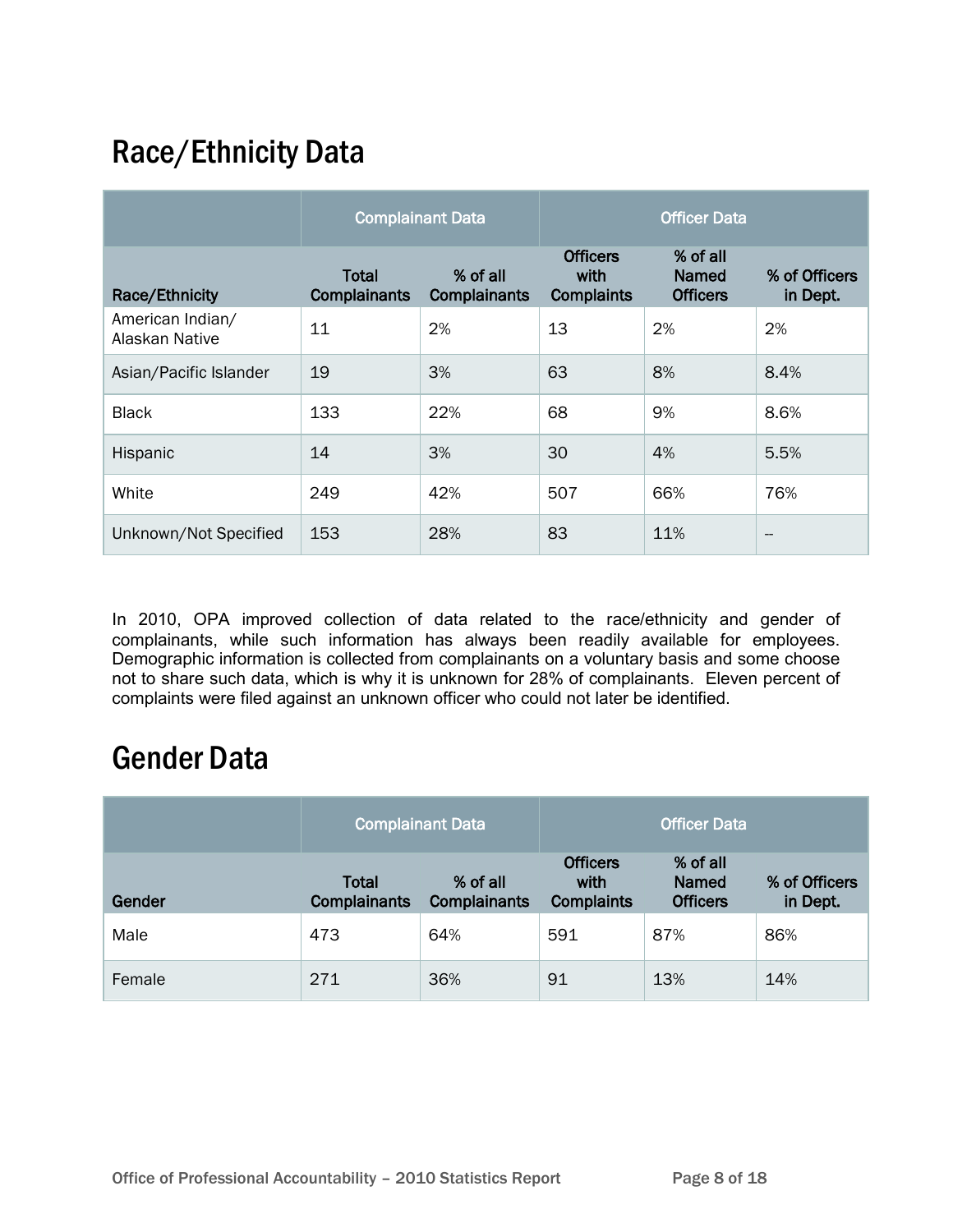# Frequently Raised Allegations

| Allegations Raised in OPA Complaints by Year | 2008        | 2009 | 2010                   |
|----------------------------------------------|-------------|------|------------------------|
| Attitude/Demeanor/Courtesy                   | 137         | 172  | $227 \triangle$        |
| Use of Force                                 | 109         | 106  | $159 \triangle$        |
| <b>Enforcement Discretion</b>                | 133         | 68   | $112 \triangle$        |
| <b>Searches</b>                              | 35          | 46   | 60<br>$\blacktriangle$ |
| <b>Service Quality</b>                       | 77          | 69   | 50 <sub>o</sub>        |
| Violations of Law <sup>6</sup>               | 29          | 30   | 40<br>$\blacktriangle$ |
| In-Car Video Usage                           | $\mathbf 1$ | 16   | 30                     |

### Understanding Allegation Types

l

The nature of the allegation made in an OPA complaint is considered along with other factors in deciding how it will be handled (by a supervisor, investigated, or referred for mediation). For example, a complaint that an officer was discourteous could be referred to a supervisor or require a full investigation if the facts are particularly egregious or the officer has a history of similar complaints. As a rule, allegations of unnecessary use of force, searches, dishonesty or other matters of officer integrity will be classified for full investigation by OPA-IS.

Complaints of biased policing are infrequent and have decreased over time. While in 2007 there were 31 allegations, that number dropped to 14 in 2008, was at 18 in 2009, and now is down to 12 biased policing allegations in 2010. Former OPA Auditor Judge Michael Spearman noted that, in the absence of an overt biased statement or act, proving intent or motive in a complaint of bias is very difficult.<sup>7</sup> He recommended that OPA use mediation to resolve biased policing complaints where appropriate. Of course, when there is overt bias or other evidence of racial motivation, an investigation will be conducted and discipline imposed. As announced by Chief Diaz in May 2011:

**In the case of an officer receiving a sustained complaint for using inappropriate racial, ethnic, or national origin comments, a presumption of termination shall apply.** 

 $^6$  If an officer is charged with a criminal violation of law, the case initially is investigated outside of OPA (either by an SPD criminal investigation unit identified by OPA or by another law enforcement agency). OPA-IS usually conducts the administrative investigation after the criminal charge is resolved.

<sup>&</sup>lt;sup>7</sup> See page 10 of Judge Spearman's report at: [http://www.seattle.gov/police/OPA/docs/Auditor\\_Report\\_June-Nov2009.pdf.](http://www.seattle.gov/police/OPA/docs/Auditor_Report_June-Nov2009.pdf) In support mediation for complaints of racial bias, Judge Spearman pointed to a 2009 NACOLE presentation on the issue by Shanetta Cutlar, former Chief of the Special Litigation Section, Civil Rights Division, Department of Justice.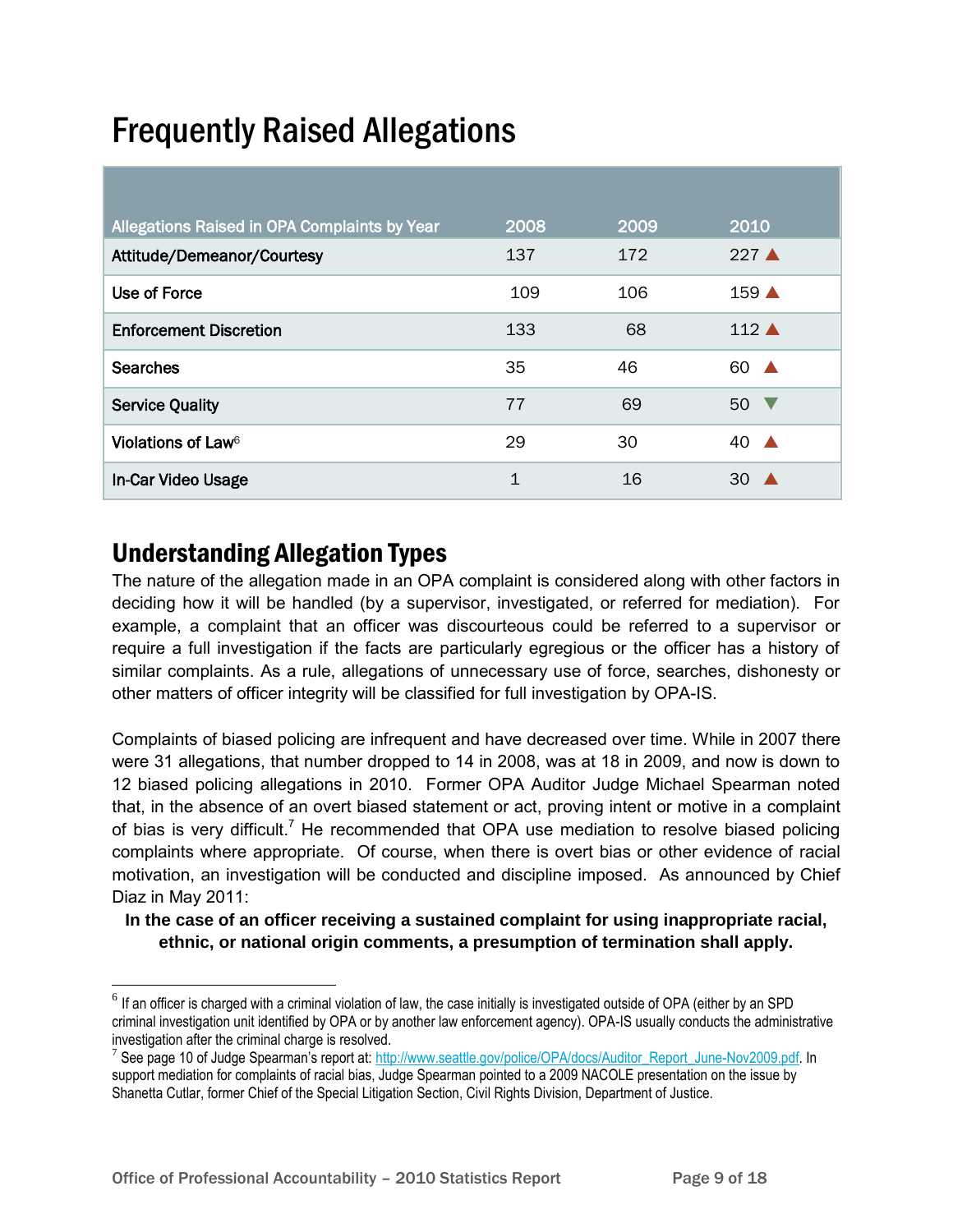# 2010 Summary of Selected Allegation Types

The most frequent allegation brought to the OPA involves a complaint that an officer displayed a poor attitude or was discourteous. Most of these cases were referred to the employee's supervisor for counseling with the employee as appropriate. Complaints about an employee's demeanor are often suitable for resolution through mediation, which provides an opportunity for a citizen and officer to each share their unique perspectives following a police incident.

Use of force allegations have increased and are discussed in more detail on the next page. Virtually all complaints involving use of force are classified for full investigation.

Complaints involving searches conducted by SPD officers have steadily increased. The OPA Director first noted this trend in her 2008 OPA Complaint Statistics Report.<sup>8</sup> Partly in response to this trend, there has been re-training on searches at the precinct level and the 2011 SPD Sergeant's School has a section on conducting searches in compliance with law and policy.

OPA launched an audit of In-Car Video usage in 2011 to determine whether all patrol officers are ICV trained, whether there are usage problems by precinct, whether there are technological issues interfering with usage, and how the ICV policy itself can be strengthened. A report on the audit is expected by the end of 2011.

SPD policy requires that officers with In-Car Video systems make every effort to record citizen contacts. Though recordings do not always tell the full story about an incident, they can be invaluable in assessing the conduct of both officers and citizens. In the past couple of years, OPA began adding an allegation for failure to use ICV when it appeared the underlying incident should have been recorded but was not. Allegations involving ICV usage doubled between 2009 and 2010.

### Looking Ahead – LEED Training Model

Even though not typical of the Department as a whole, disrespectful officer conduct cuts against the public trust necessary for effective policing. SPD is partnering with the King County Sheriff's Office and the Criminal Justice Training Commission to develop training for officers focused on promoting dignified and respectful treatment of citizens. "Justice Based Policing" will stress four basic principles: Listen and Explain with Equity and Dignity (LEED). In addition to encouraging professional interactions in general, the LEED training model emphasizes use of verbal tactics as an alternative to use of force, where practical and without compromising officer or public safety. The OPA Director is coordinating with the Training Unit and others in development of the LEED curriculum. She also is looking for ways to measure the impact of the training, including effects on the number and types of complaints received by OPA.

<sup>&</sup>lt;sup>8</sup> Prior OPA annual statistical reports are located at:<http://www.seattle.gov/police/OPA/Publications.htm>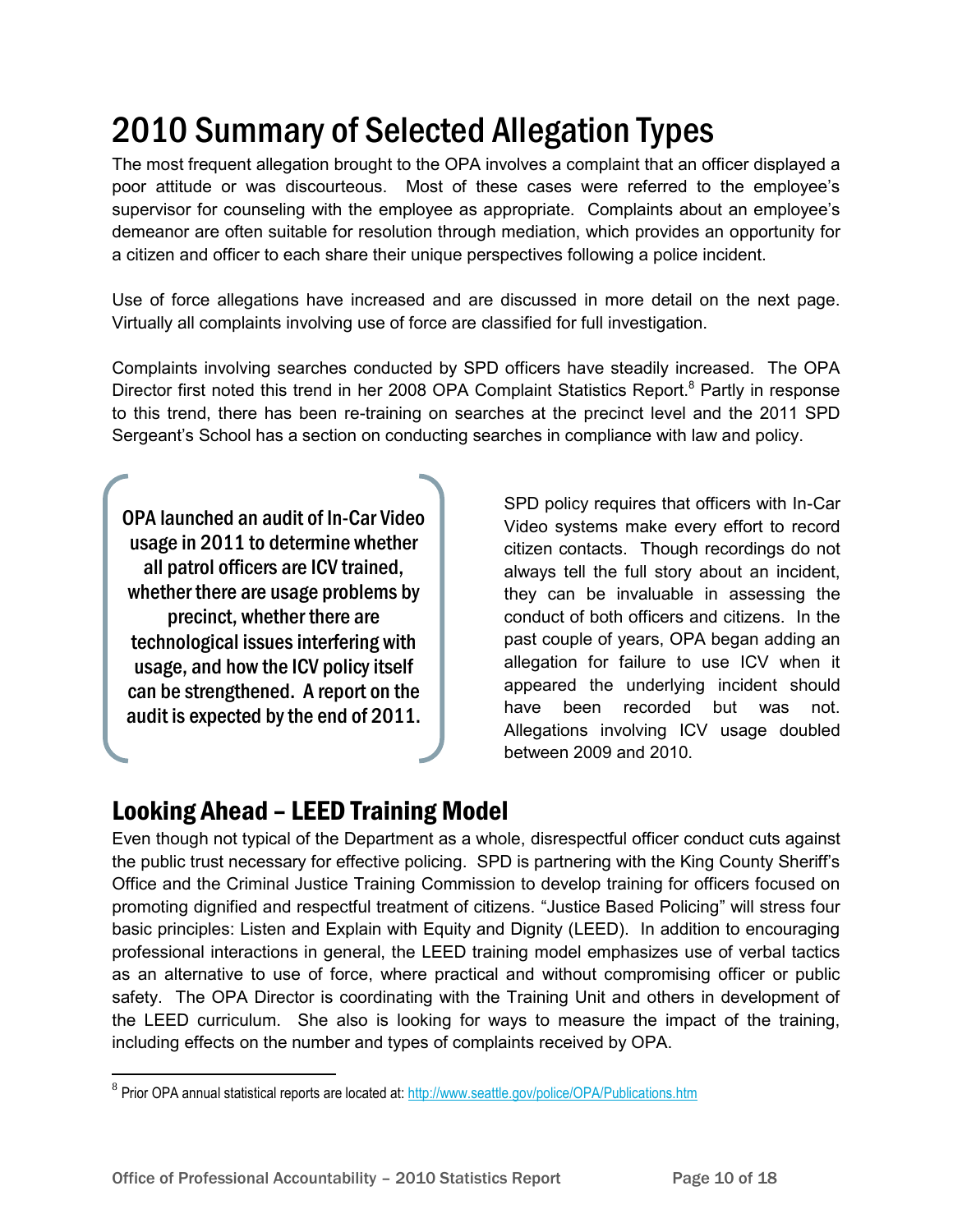# A Closer Look at Use of Force

| Officers with Use of Force Complaints by Year       | 2008 | 2009 | 2010                   |
|-----------------------------------------------------|------|------|------------------------|
| Officers with one use of force complaint            | 98   | 72   | 98                     |
| Officers with two use of force complaints           |      | 5    | 13<br>$\blacktriangle$ |
| Officers with three or more use of force complaints | 7    | 2    | 3                      |
| TOTAL                                               | 112  | 79   |                        |

SPD officers use force infrequently. Only 0.12% of all police incidents in 2009 resulted in use of force, and when force was used, it usually involved the lowest level of force options. However, after a general downward trend since 2006, use of force incidents were up in 2010.<sup>9</sup> Similarly, after a high of 149 OPA complaints about use of force in 2006, the number steadily dropped until 2010, when OPA observed a 30% increase in force complaints.<sup>10</sup> The number of officers with one or more use of force complaints also increased.

Up until last year, the number of complaints involving use of force had steadily been declining, a trend in line with the fact that the overall use of force rate for SPD had decreased to be one-fifth of the national rate. In 2010, the number of uses of force increased slightly for the first time in years, as did the number of complaints about use of force.

It is not clear whether the increase in use of force incidents is resulting in an increase in complaints, whether high profile incidents in 2010 contributed to more citizens bringing concerns to OPA, or whether there is another explanation for the rise in complaints. In any case, the uptick in 2010 in the number of complaints of unnecessary use of force or failure to report use of force is unexpected and will be an important statistic to monitor in the coming year.

#### Looking Ahead – Use of Force Reviews

l

Though SPD has a stringent use of force reporting policy that requires several levels of review when force is used, the Department is considering alternative review approaches. Given the increase in complaints, the OPA Director is coordinating with SPD command staff and others to ensure best practices are in place for assessing use of force. Because some have expressed concern that use of force is under-reported by SPD officers, OPA also worked with SPD and UW researchers to develop a project to study the issue. Funding for the research is pending. Information about these initiatives to monitor use of force will be shared as ideas are developed.

 $9$  An SPD report on 2010 use of force statistics is anticipated shortly. For 2006 – 2009 information, see "Use of Force by Seattle Police Department Officers 2006 – 2009" available a[t www.seattle.gov/police/publications/Policy/UseofForceReport.pdf](http://www.seattle.gov/police/publications/Policy/UseofForceReport.pdf)

 $10$  See page 9 for information about allegations raised in OPA complaints, including use of force.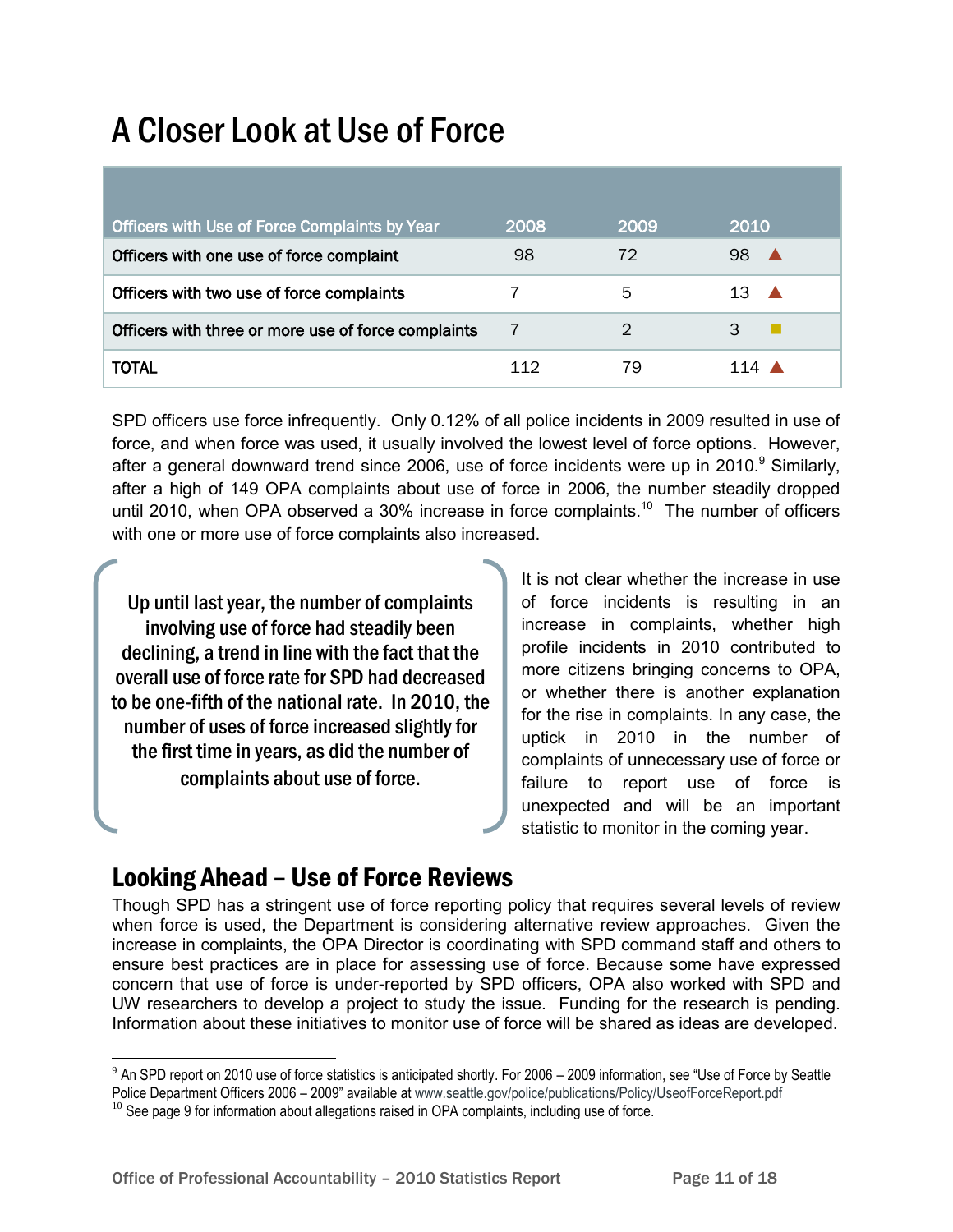# OPA Investigative Findings

| <b>OPA Findings</b>             | 2008 | 2009 | 2010                       |
|---------------------------------|------|------|----------------------------|
| <b>Sustained</b>                | 13%  | 12%  | 9%<br>$\blacktriangledown$ |
| <b>Supervisory Intervention</b> | 19%  | 12%  | 14%                        |
| Exonerated                      | 28%  | 31%  | 32%<br>◢                   |
| <b>Not Sustained</b>            | 8%   | 10%  | 13%<br>▲                   |
| <b>Unfounded</b>                | 16%  | 21%  | 25%                        |
| <b>Administrative Closures</b>  | 16%  | 14%  | 8%<br>v                    |

### Overview of Investigative Findings

l

Cases classified for investigation, whether through a Line Investigation (LI) or by the OPA Investigation Section (OPA-IS), conclude with a finding once the investigation is complete. A single complaint can involve multiple officers and allegations, and can result in multiple findings. There are five primary findings used: Sustained, Supervisory Intervention, Exonerated, Not Sustained and Unfounded.<sup>11</sup> Regardless of the finding, policy and training recommendations are made when an investigation uncovers Department-wide issues to be addressed.

After an investigation is concluded and the OPA Director and Auditor have reviewed it to be sure it is thorough, the OPA-IS Lieutenant makes a recommended finding. If anything other than Sustained is recommended, the OPA Director generally determines the finding after input from the Auditor and the employee's Line of Command. If there is a Sustained recommendation, the Chief of Police makes the ultimate finding decision and determines the discipline to be imposed. The OPA Director and others are actively involved in consulting with the Chief as he makes these decisions.

<sup>&</sup>lt;sup>11</sup> A SUSTAINED finding means the allegation of misconduct is supported by a preponderance of the evidence. A SUPERVISORY INTERVENTION means, while there may have been a violation of policy, it was not a willful violation and/or the violation did not amount to misconduct. The employee's chain of command is to provide appropriate training, counseling and/or to review for deficient policies or inadequate training. If a preponderance of the evidence indicates the alleged act did not occur as reported or is false there is an UNFOUNDED finding. Where a preponderance of the evidence indicates the conduct alleged occurred, but the conduct was justified, lawful and proper, there is an EXONERATED finding. If the allegation of misconduct was neither proved nor disproved by a preponderance of the evidence, the result is a NOT SUSTAINED finding. A finding of ADMINISTRATIVELY UNFOUNDED or ADMINISTRATIVELY EXONERATED can be made prior to the completion of the investigation when the complaint is significantly flawed procedurally or legally, or without merit; i.e., the complaint is false or the subject recants the allegations, preliminary investigation reveals wrong employee identified, or the employee's actions were found to be justified, lawful and proper and according to training. If the investigation cannot proceed forward, usually due to insufficient information or the pendency of other investigations, there is an ADMINISTRATIVELY INACTIVATED finding. The investigation may be reactivated upon the discovery of new, substantive information or evidence.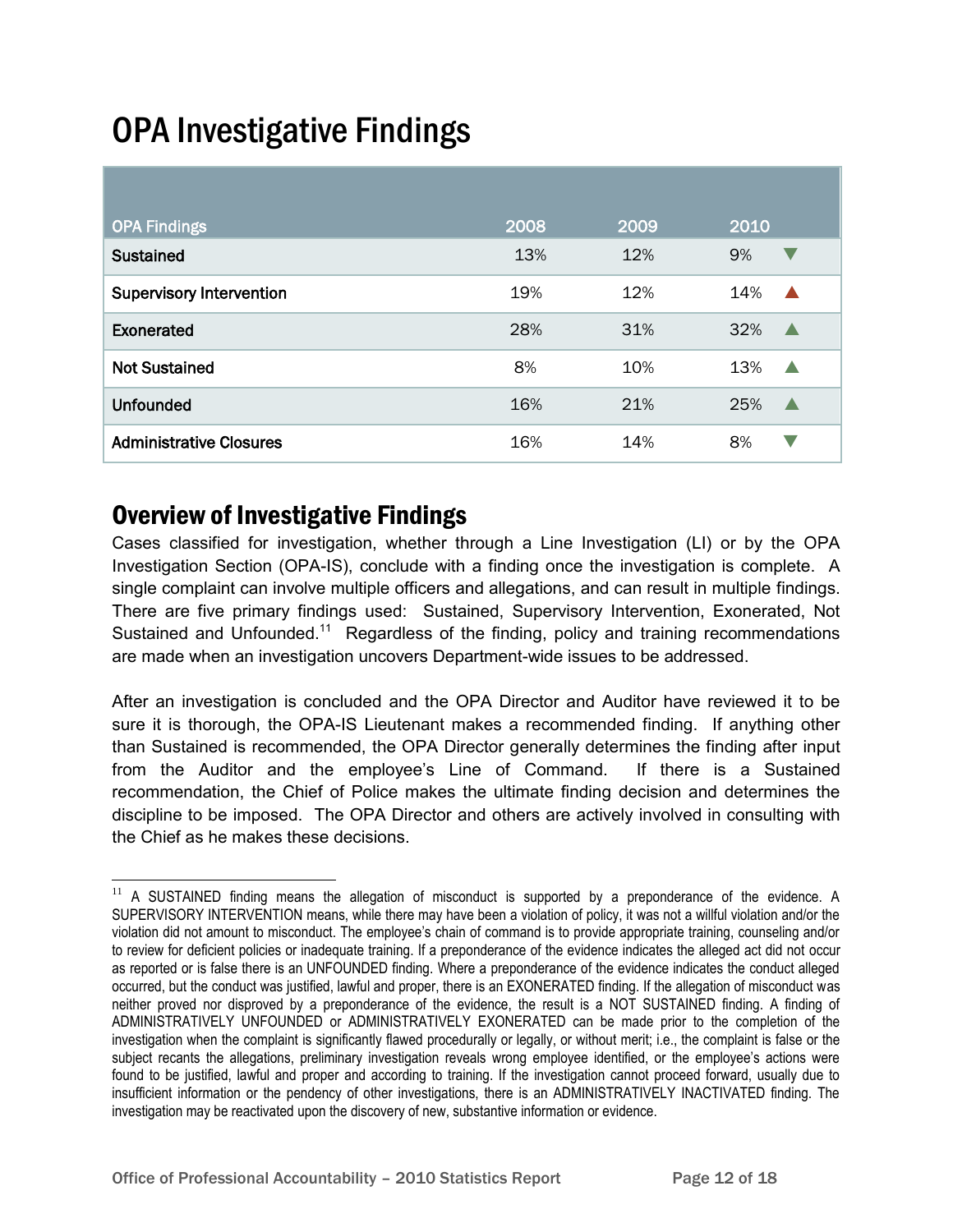#### Examples of Investigative Decisions from 2010:

**Case found to be Sustained**: It was alleged that an officer engaged in a vehicle pursuit of a suspected DUI driver, lost control of his patrol car and damaged the car and private property, and then failed to report his actions. The evidence demonstrated that the vehicle pursuit was in violation of Department policy and that the officer failed to properly report the damage he caused.

**Case recommended for Supervisory Intervention:** The complainant was stopped for a traffic violation. She later alleged that one officer asked for her telephone number for a non-law enforcement purpose. The evidence demonstrated that the officer, someone new to Field Training, misunderstood that he had no need to request the complainant's phone number. There was no evidence he used the information inappropriately. A Supervisory Intervention finding allows the officer to be trained on proper protocol and to emphasize the importance of explaining his actions to citizens.

**Case found to be Exonerated:** A third party witness complained about the force officers used to arrest a suspect who was throwing furniture out of his apartment window. The evidence established that the officers used reasonable and necessary force to arrest the suspect, who was uncooperative, intoxicated, assaultive and dangerous, and who punched one officer in the head.

**Case found to be Not Sustained:** An officer who was off duty and driving his personal vehicle was involved in a traffic collision. The other driver complained that the officer threatened or harassed her in a subsequent phone message. Because there was no audio recording of the phone message, it was not possible to evaluate what was said and the tone used, with the result that there was no way to determine if the officer threatened or harassed the civilian.

**Case found to be Unfounded:** The complainant alleged that the officer brushed him with his patrol car as he drove by, causing an injury to his arm. The evidence, including investigation by another law enforcement agency, established that the incident simply did not occur.

### Looking Ahead – Policy Training Recommendations

OPA publishes a detailed annual report covering all of its policy/training recommendations.<sup>12</sup> Examples of proposals growing out of 2010 investigations include:

- Issue directive on inappropriate use of social media
- Enhance DV investigation training

l

Clarify policy on drug paraphernalia processing

<sup>&</sup>lt;sup>12</sup> For example, see: [http://www.seattle.gov/police/OPA/docs/Policy\\_Recommendations\\_Report\\_2009\\_2010.pdf](http://www.seattle.gov/police/OPA/docs/Policy_Recommendations_Report_2009_2010.pdf)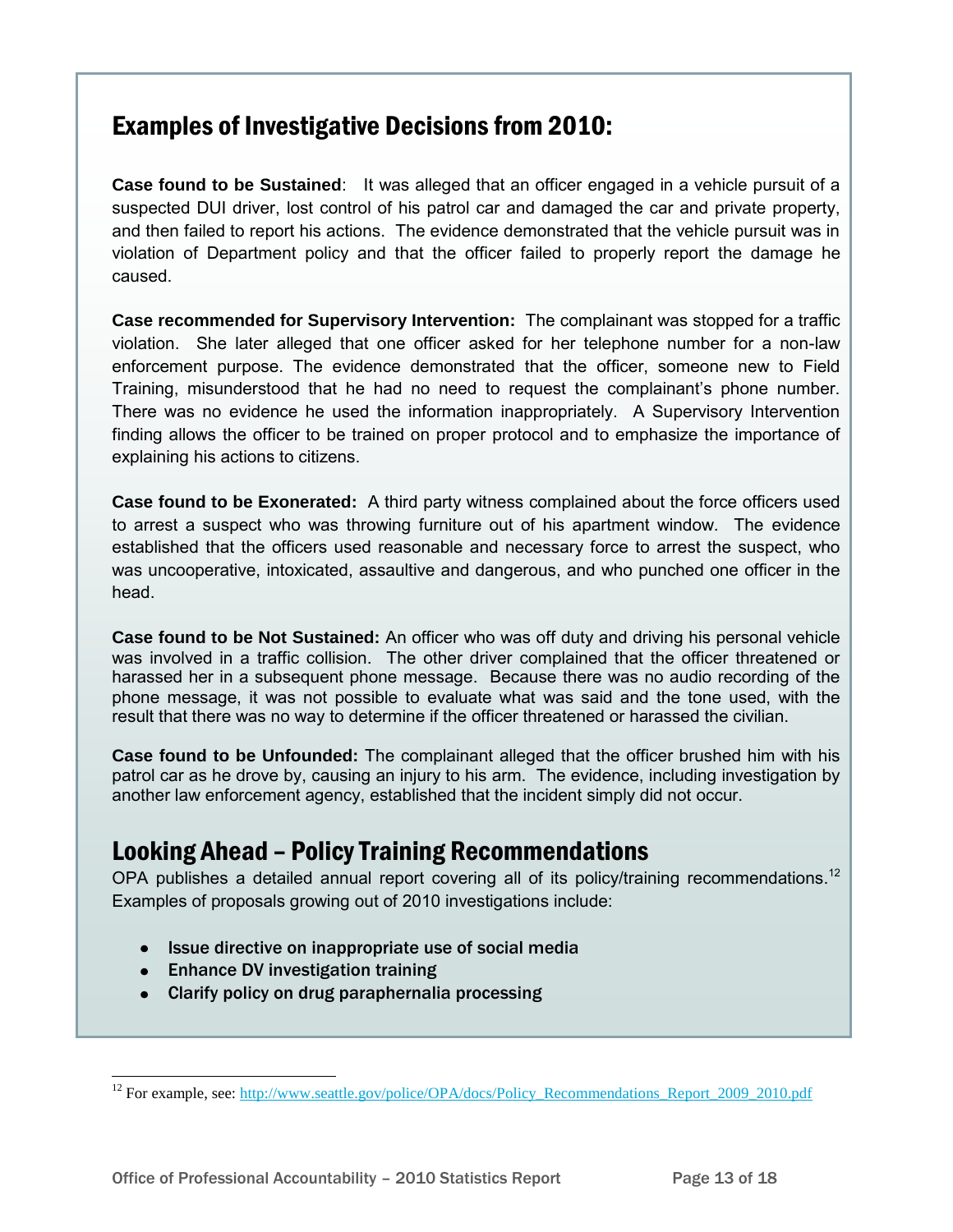# Summary of OPA 2010 Investigative Findings

The overall number of investigations closed and allegations involved for 2009 and 2010 were significantly higher than in previous years.<sup>13</sup> This outcome is particularly significant for 2010, given that the investigative caseload increased by 20%. In the face of a steady increase in the number of complaints filed, OPA has taken a number of steps to help manage the caseload.

Nine percent of allegations closed in 2010 resulted in a Sustained finding and discipline, down from 12% in 2009 and in line with the Sustained rate observed in 2007.<sup>14</sup> Another 14% were resolved with a Supervisory Intervention, meaning that the employee was referred for training. Complaints resulting in a Sustained or Supervisory Intervention finding included allegations related to evidence handling, secondary work permits, searches, use of profanity, responsibility of supervisors, failure to report a complaint of use of force, and violations of law such as DUI.

In 2010, findings in the Not Sustained and Unfounded categories both increased slightly as compared to 2009. 13% of 2010 closed cases were found to be Not Sustained as compared to 10% in 2009. The Unfounded category accounted for 25% of closed cases in 2010.

#### Looking Ahead – Clarification of Definitions

The OPA Director, Auditor and OPA Review Board have been working on a joint project to clarify the definitions of the findings used in the complaint investigation process. The Sustained, Not Sustained, Exonerated and Unfounded categories are typical to those used elsewhere across the country. However, OPA's use of various administrative findings causes confusion and even the basic four categories are not easily understood by many. The joint project is aimed at enhancing transparency by reducing the number of findings and clarifying the names and definitions used with OPA's system so that it is more easily understood by the public.

The Supervisory Intervention finding is used when it appears from the investigation that an officer named in a complaint would benefit from training. For example, the complaint might involve a low level policy violation and a less experienced employee, and it is clear to all who are reviewing the investigation that training should result rather than discipline. The Supervisory Intervention findings also allows for well-intentioned mistakes to be addressed by education and counseling, rather than punishment. While some misconduct clearly calls out for traditional discipline such as unpaid time off or even termination, other policy violations can be more effectively addressed through counseling and training. This approach also is consistent with the Department's enhanced efforts to involve supervisors more directly in discipline matters. Discussions about the Supervisory Intervention finding and alternative discipline approaches will continue as SPD works to strengthen the role of first-line supervision and as the joint project to clarify OPA findings continues.

<sup>&</sup>lt;sup>13</sup> For example, in 2008, 144 cases involving 257 allegations were closed by OPA. In 2009, the number of closed cases rose to 198 with 390 allegations and in 2010,183 cases involving 368 allegations were closed.

 $14$  See page 16 for information about types of discipline imposed.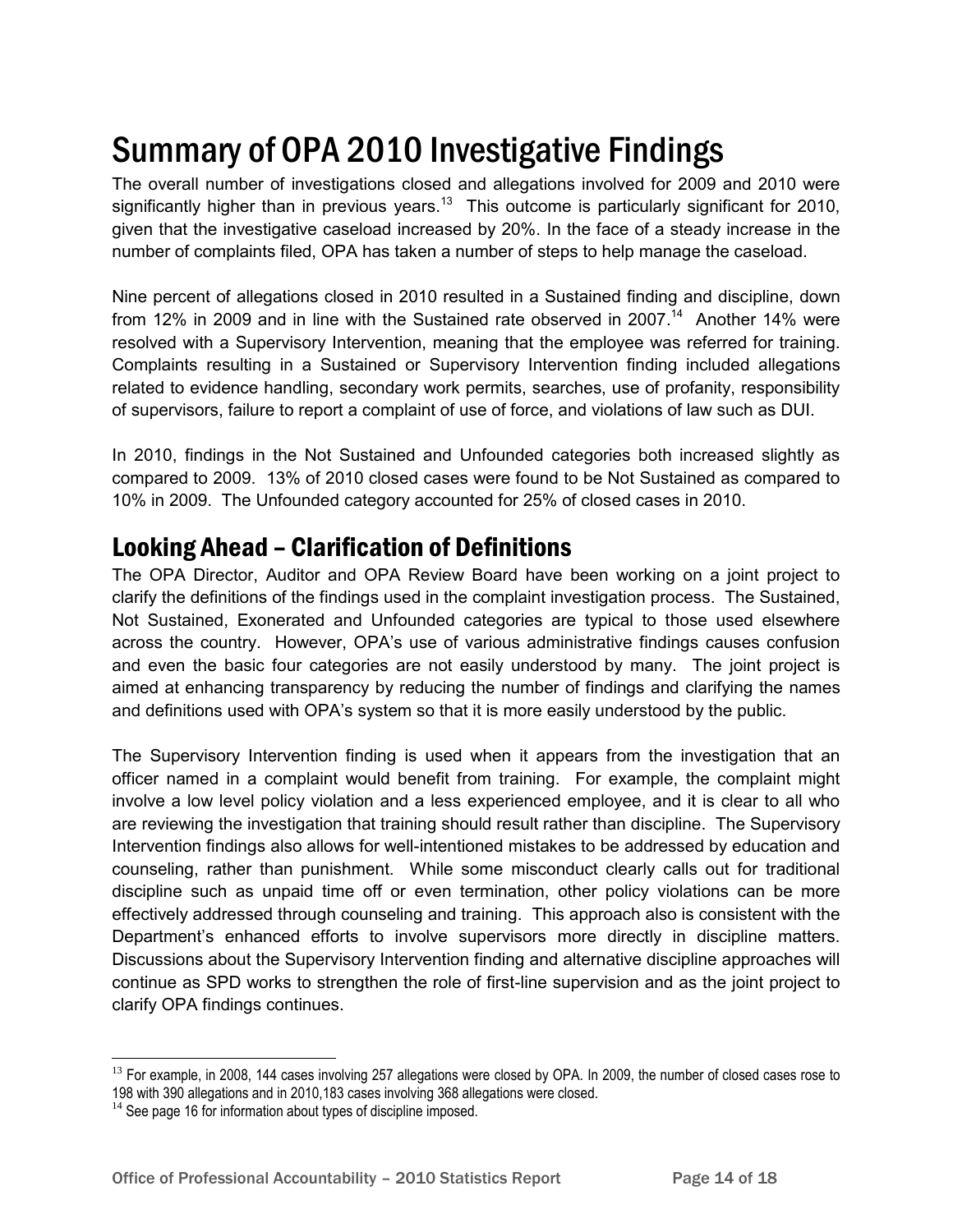## Complaint Investigation Timeline



### 2010 Summary of Complaint Investigation Processing Time

In 2010, the average investigative case processing time went up to a level closer to that seen in 2008. This upturn in the time it takes to address a complaint, from intake through a finding and closure, is likely in large part due to the significant (18%) increase in the number of cases assigned to OPA-IS for full investigation. The OPA Director is committed to reducing this average processing time to at least the level seen in 2009 and a number of steps have been taken in 2011 toward that end.

### Looking Ahead – Improving Complaint Investigation Turnaround

Steps taken in 2011 to improve complaint investigation timelines include:

- A protocol requested by the OPA Auditor in reviewing cases at the intake stage was rescinded, with her agreement, because it delayed case processing without adding significant value.
- An effort is being made at the intake stage to identify cases that involve allegations that can be resolved without a protracted investigation, either because upfront evidence readily absolves the SPD employee of misconduct or because the employee admits to the actions underlying the complaint.
- The administrative function involved with closing cases after investigations are concluded was reassigned, cutting down on the number of people involved and allowing for faster processing.

The Director has also worked with the OPA Auditor and Tina Bueche from the OPA Review Board to refine the various points involved with case handling. Changes have been made to the computerized case tracking system to more easily monitor case workflow. This will allow OPA to better identify and address roadblocks in the investigation process.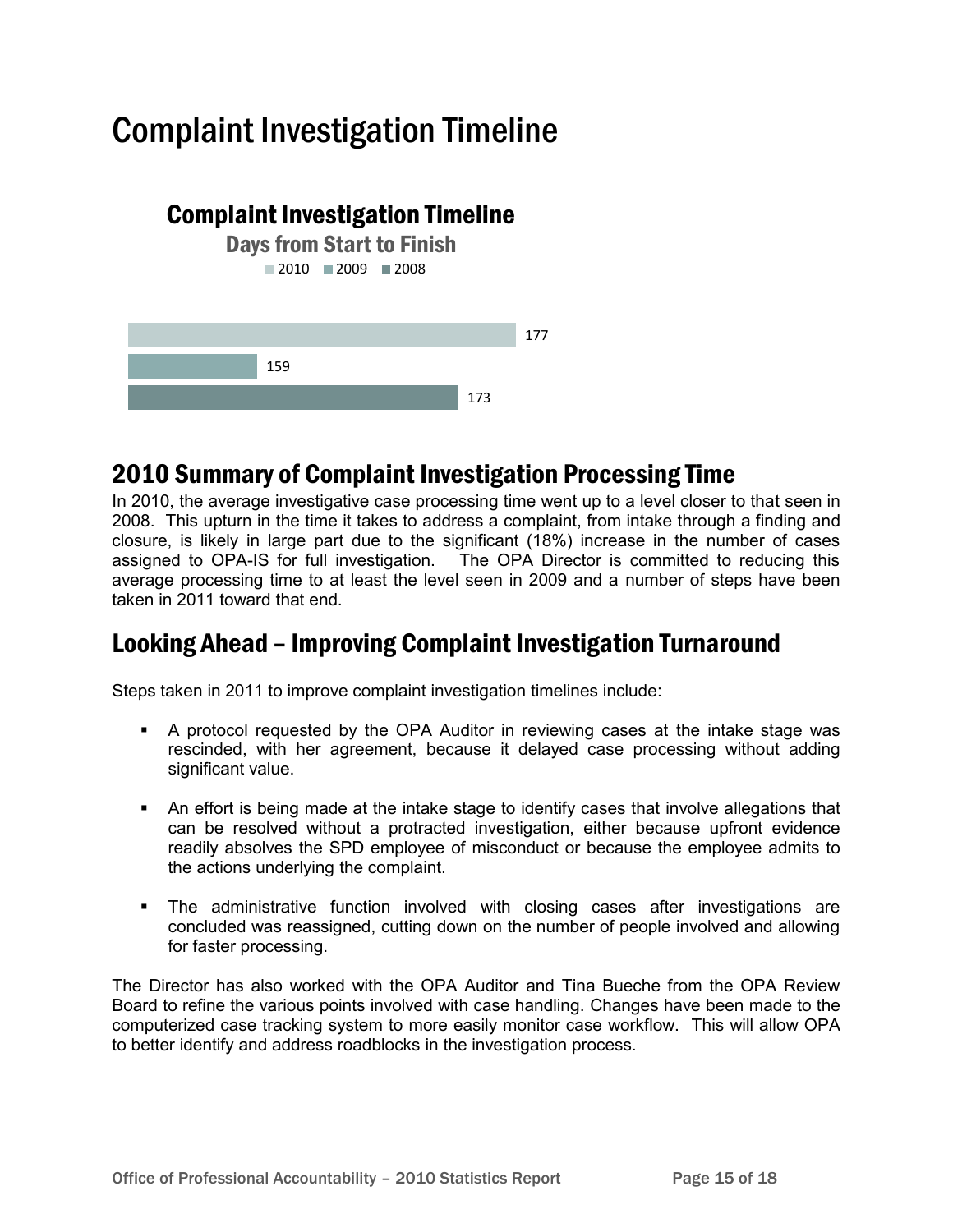# Final Discipline Actions

| Discipline by Year                   | 2008           | 2009           | 2010           |
|--------------------------------------|----------------|----------------|----------------|
| <b>Termination</b>                   | $\overline{2}$ | $\mathbf{1}$   | $\Omega$       |
| Suspension                           | 7              | 11             | 5              |
| <b>Written Reprimand</b>             | 9              | 8              | $\overline{9}$ |
| <b>Oral Reprimand</b>                | $\overline{2}$ | $\overline{2}$ | 4              |
| <b>Transfer</b>                      | $\mathbf{1}$   | $\overline{2}$ | $\Omega$       |
| Alternative Discipline <sup>15</sup> | $\Omega$       | 6              | 5              |
| <b>Total</b>                         | 2316           | 30             | 23             |

## 2010 Summary of Discipline

The Chief of Police has final authority on all discipline matters, though the OPA Director and others advise him as he makes his decision. OPA also coordinates with SPD's Legal Advisor and the City Law Department to promote consistency in discipline for similar violations, to monitor the implementation of discipline, and to track discipline appeals.

The number of SPD employees disciplined following an OPA complaint dropped in 2010 to 23, back to the same number as observed in 2008. Discipline imposed in 2010 varied from an oral reprimand through suspension (unpaid days off). No employees were terminated in 2010.<sup>17</sup>

#### Looking Ahead – Handling Appeals

l

While most Sustained findings are not appealed, officers have the option of asking that a Discipline Review Board or the Public Safety Civil Service Commission review discipline involving suspension, demotion, termination or transfer. Some decisions of the Chief are overturned through the appeal process. The OPA Director is convening a panel at the 2011 NACOLE Conference, including representatives from civilian oversight and law enforcement, to discuss how other agencies handle discipline decision making and experiences with appeals.

<sup>&</sup>lt;sup>15</sup> Alternative discipline can include training, requiring an officer to review and recommend revisions on SPD policy, report writing or other nontraditional approaches to behavioral change. For example, in one 2010 case, there was a Sustained complaint against officers found to have improperly entered an apartment in search of a DV assault suspect. In addition to receiving a written reprimand, the officers received training on the legal justification necessary for entry into a residence without a warrant.  $16$  The total includes two employees who resigned or retired in lieu of discipline.

<sup>&</sup>lt;sup>17</sup> Investigations involving some incidents that arose in 2010 were not completed until 2011. For example, though the shooting of the late John T. Williams occurred in 2010, Ian Birk's resignation and Chief Diaz's termination decision were not finalized until 2011. As investigations are closed, they are reported in OPA's Monthly Report and will be included in the 2011 summary report.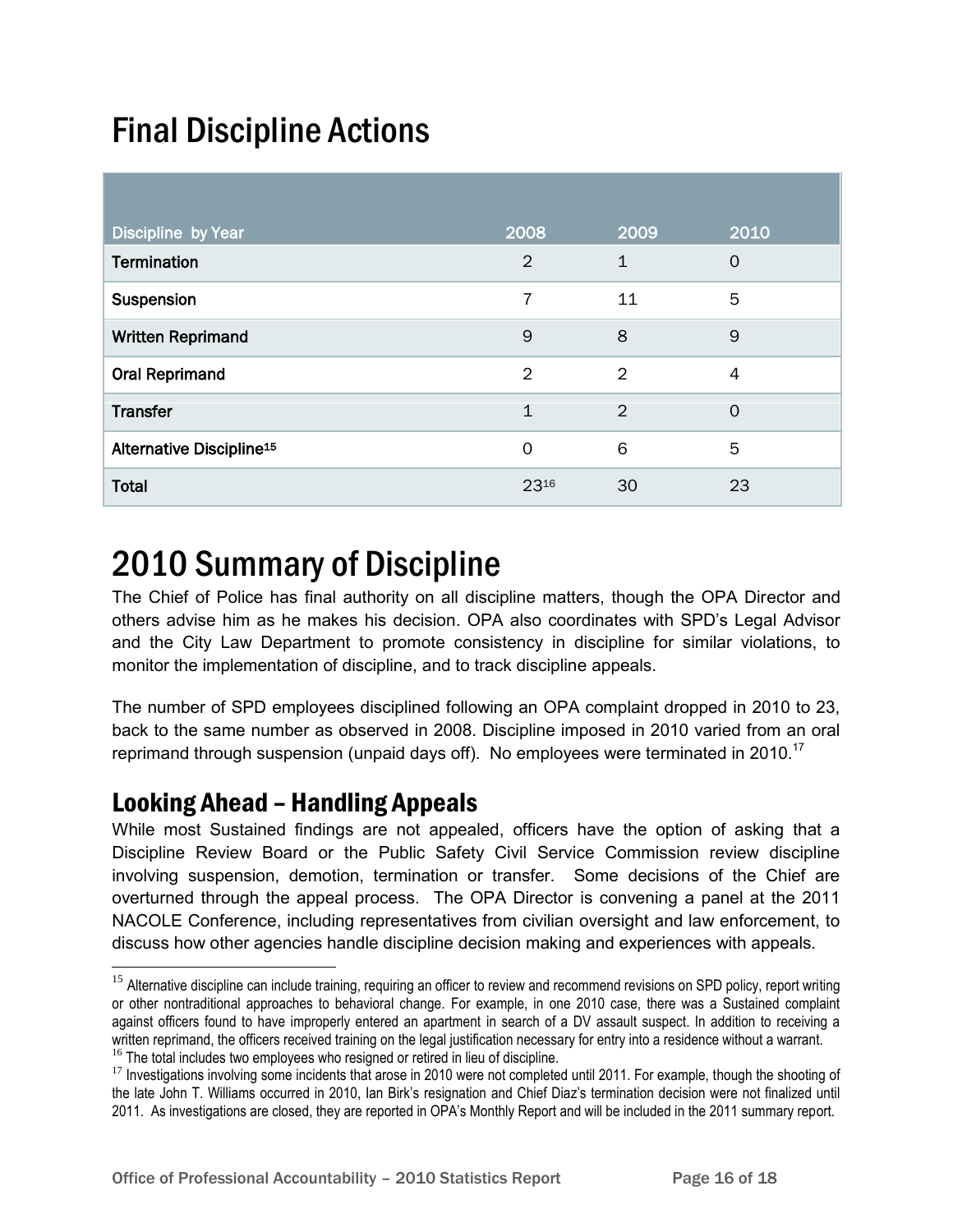## OPA Mediation Program

| <b>OPA Cases and Mediation</b>            | 2008 | 2009 | 2010           |
|-------------------------------------------|------|------|----------------|
| <b>Total cases selected for Mediation</b> | 59   | 31   | 78 A           |
| Cases resolved through Mediation          | 21   | 11   | $27 \triangle$ |
| <b>Citizen declined Mediation</b>         | 12   | 14   | $30 \triangle$ |
| <b>Employee declined Mediation</b>        | 20   | 5    |                |

### 2010 Summary of Mediation

78 cases were selected for mediation in 2010, over twice as many as in 2009 and more than at any other point since the beginning of the OPA Mediation Program in late 2005. OPA mediations went through a transition period in 2009 after losing the administrative position that supported the program, but cases are now being selected for mediation at a higher rate than ever seen previously.

As more cases are referred, more complaints are successfully resolved through mediation. In 2010, 27 cases were counted as resolved through mediation as compared to 11 complaints in 2009, and 21 cases in 2008 and 2007.<sup>18</sup>

Both citizens and SPD employees continue to report satisfaction with mediation when they use the program to resolve an OPA complaint. For example, one complainant remarked, "I was really impressed with the way the officer took responsibility for his part…and explained his actions…he deserves big time kudos for his willingness to participate and his positive attitude…Thank you, again, so much!"

### Looking Ahead – Improving Education about Mediation

Though an ever increasing number of OPA complaints are referred for mediation, statistics over the past several years reveal that complainants are much more likely to decline mediation as compared to SPD employees. For example, in 2010, 30 complainants declined mediation or changed their mind as the process moved forward. In comparison, only 9 employees declined OPA's suggestion that the case be mediated. Though education about the mediation program is important for everyone involved, these numbers suggest that OPA needs to work to better understand why citizens do not take advantage of mediation as an alternative dispute resolution option. The OPA Director has asked for assistance from the OPA Review Board to survey complainants who declined mediation to generate ideas about how to make mediation a more viable option for complaint resolution. Diverse community groups will be approached for suggestions, too.

<sup>18</sup> Cases resolved through mediation include incidents where the matter was handled during the convening stage and where complainants withdraw their complaint or change their mind about mediation after the employee agreed to the mediation process.